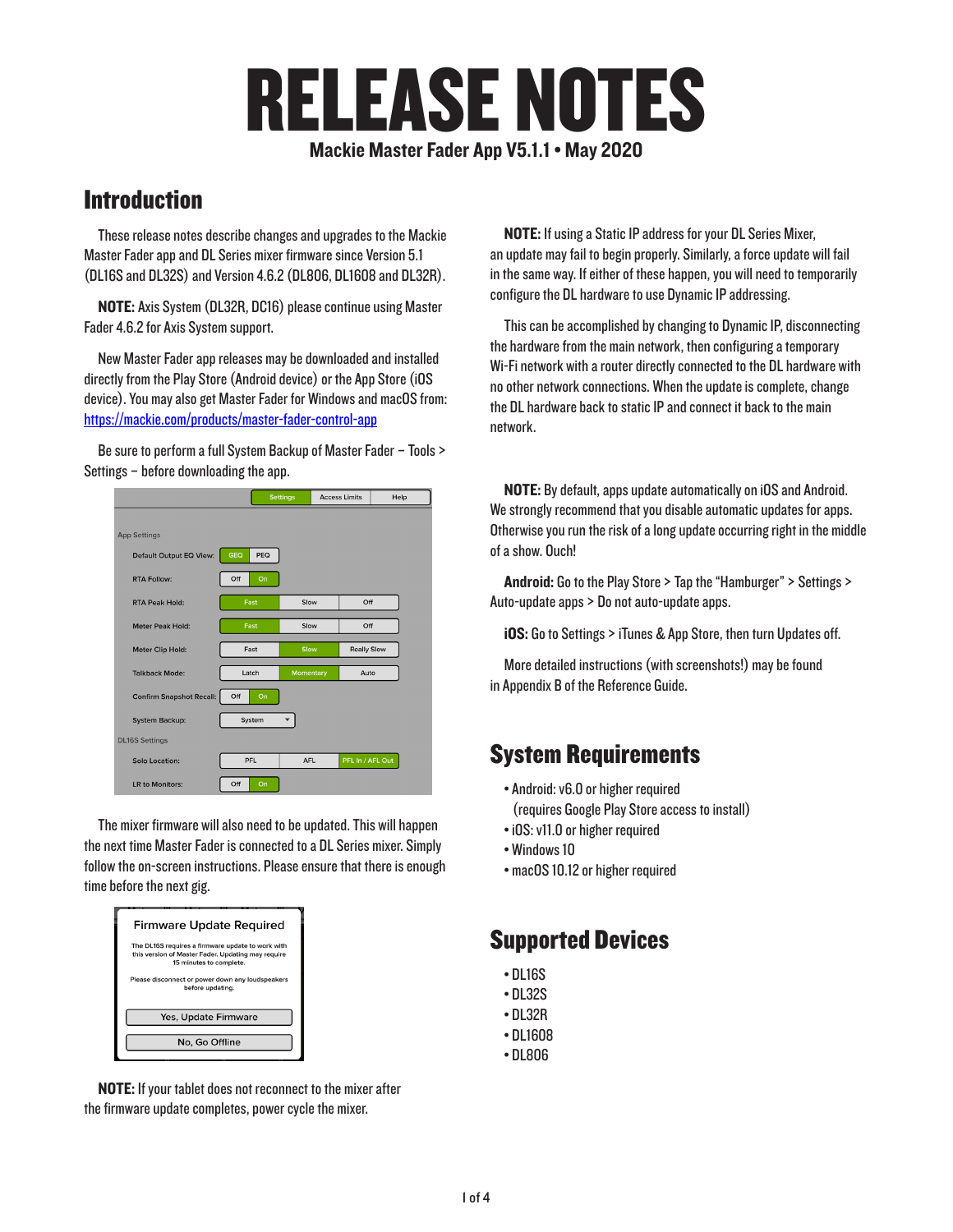# Master Fader V5.1.1

## The following is a list of items that have been added, changed or fixed since Master Fader V5.1.

- Crash when connecting from second device after upgrading to Master Fader 5.1.
- Crash on macOS after Master Fader sits idle for long duration.
- Crash when copying FX Send faders level.
- Fixed jumpy faders.
- UI and DSP out of sync when aux mute and LR mute are set to independent states.
- Vintage EQ Adjustments are shown in GEQ Thumbnails.
- Images do not show up in import/export popovers.
- Access Limits all off button switches you back to the Settings page.
- Phone UI channel ID pop-over can be accessed when in Access Limit, Mute Group, Show & Help view.
- No Show Notes in Portrait Mode on Small Tablets.
- LR Main is still accessible when access limited.
- Can still select Master Channels in Overview when access limits are enabled.
- Current State parameters of stereo channel linked even over odd are lost when Master Fader is closed, re-opened, and connect to a mixer.
- Disabled swipe zone between Aux sliders in input routing view.
- Phantom clip indicator on random channels [DL806/1608].
- Custom names for linked outputs only show custom name for "left" channel in mix selector.
- Inconsistent image count when exporting and importing shows from Master Fader 4.6.2.
- Overview layout does not scale on desktop systems.
- Quick Assign popover is not centered.
- Mute Groups can be accessed in overview when Access Limits are set.
- Alignment issue when naming linked outputs.
- Long names overlap linked symbol in output Mix Selector.
- Linked output system and channel names overlap edge of mix selector on small android tablets.
- De-Selecting Multi-Select and disabling a single Mute Group causes all Mute Groups to become disabled.

## Known Issues

#### (including, but not limited to):

- Master Fader v5.1.1 implies v4.6.2 FX presets may be imported. This simply is not possible because it is an entirely new FX engine.
- Sometimes a mixer is not shown in the devices tab. Force quit Master Fader or turn the Wi-Fi on the device off and on.
- The I/O patch view is missing some animations.
- The I/O patch grid is occasionally misaligned.
- Vertical lines don't appear when touching PEQ balls.
- The Gate Threshold ball covers Gate Range ball.
- Occasionally unable to add channel images or icons after a channel copy/paste.
- Master Fader occasionally creates multiple offline shows on its own.
- Switching between I/O tabs resets the view.
- The GEQ slider should be adjustable above and below the grabber.
- Touching a channel in the Overview doesn't navigate to channel view.
- The output selector does not adjust after limiting access to outputs.
- The parameter readout displays return 1 when return 1-2 are linked.
- There is no confirmation when exported shows completes successfully on an iPad.
- The file icon for exported shows displays the Master Fader 4 badge or no badge at all.
- Undocking during playback pauses playback [DL806 / DL1608].
- The playback channel count is unobtainable [DL806 / DL1608].
- Docked iPad occasionally disconnects from mixer during recording/playback [DL806 / DL1608].
- Auto-join for Mac is not working properly [macOS, DL16S / DL32S].
- DL mixers can get into a state where the component update never completes [Windows].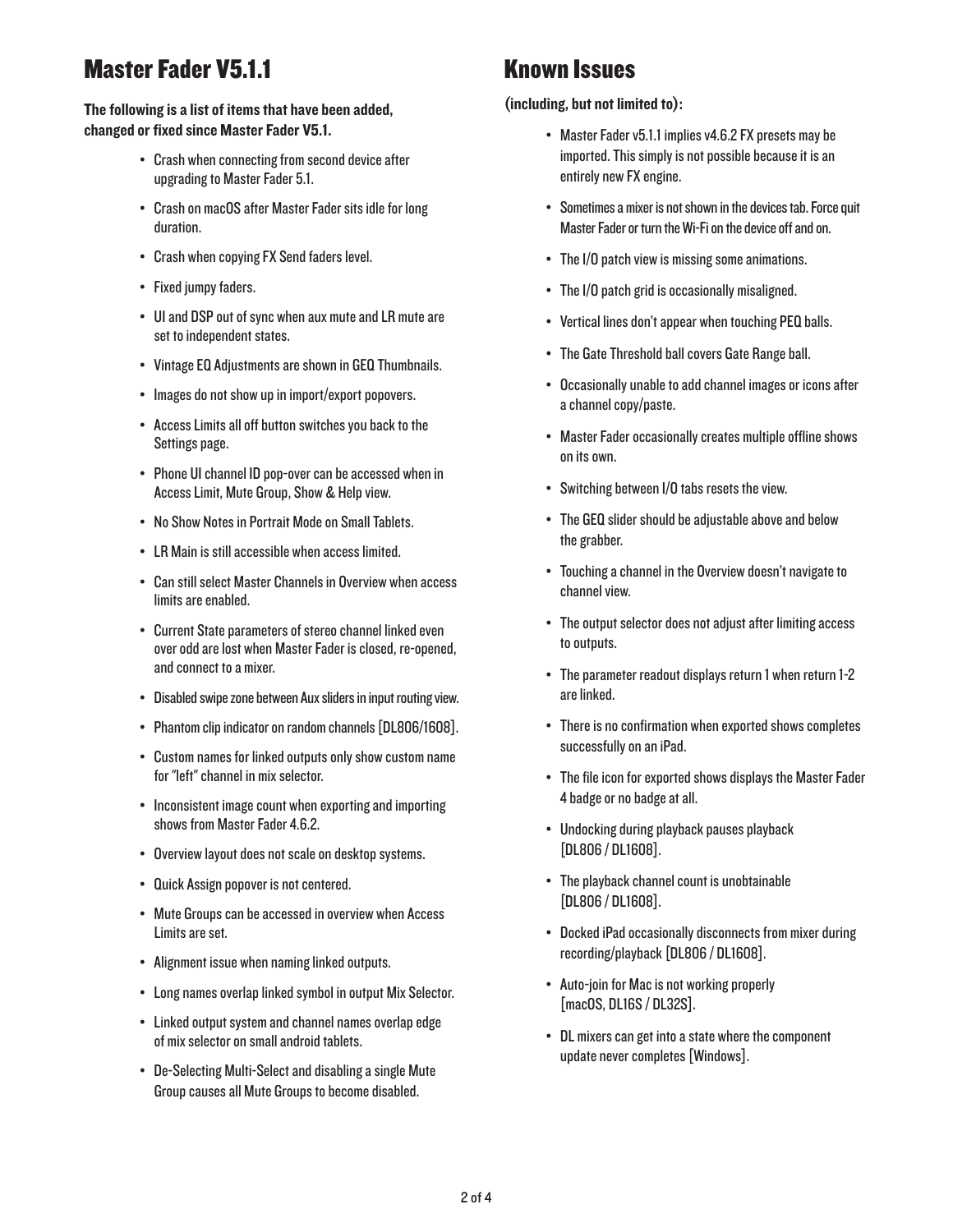# Master Fader V5.1

The following is a list of items that have been added, changed or fixed since Master Fader V5.0.2 (DL16S and DL32S) and V4.6.2 (DL806, DL1608 and DL32R).

## 1. Support for DL806, DL1608 and DL32R

• Master Fader 5.1 adds support for the Mackie DL806, DL1608 and DL32R mixers.

## 2. Multi-Platform Support

• Master Fader 5.1 works with a plethora of Android and iOS devices, as well as Windows and macOS. See previous page for system requirements.

## 3. FX Overhaul

- New effects have been added to Master Fader V5.0: phaser, tremolo, rotary, mono and stereo chorus, flanger, mod delay and sweep filter manual / auto / LFO.
- All-new rack-inspired FX interface for all DL Series mixers.
- FX are now accessed from a top level menu.



## 4. Improved Copy-and-Paste

• In addition to channel processing, complete channels (including Aux / Group routing) may be copied-and-pasted.







- Improvements to the overall performance.
- Improvements to the firmware update progress bar.
- Fixed an issue where the next and previous arrows were unavailable when naming channels.
- A rude solo indicator has been added above the QAP.
- A confirmation prompt appears when recalling presets and resetting channels/processors.
- Fixed an issue where the preset list for the input and output compressor was too small.
- Fixed an issue where the shows button did not display the current snapshot by number.
- Fixed importing and exporting.
- Fixed an issue where sometimes two mixers were shown on the Devices tab when only one should've been.
- Fixed an issue where after renaming a mixer, the devices view showed two detected mixer icons in the list with the same mixer name.
- Fixed an issue where the HPF and LPF engage buttons and slope buttons touched.
- Fixed the spacing between RTA meters.